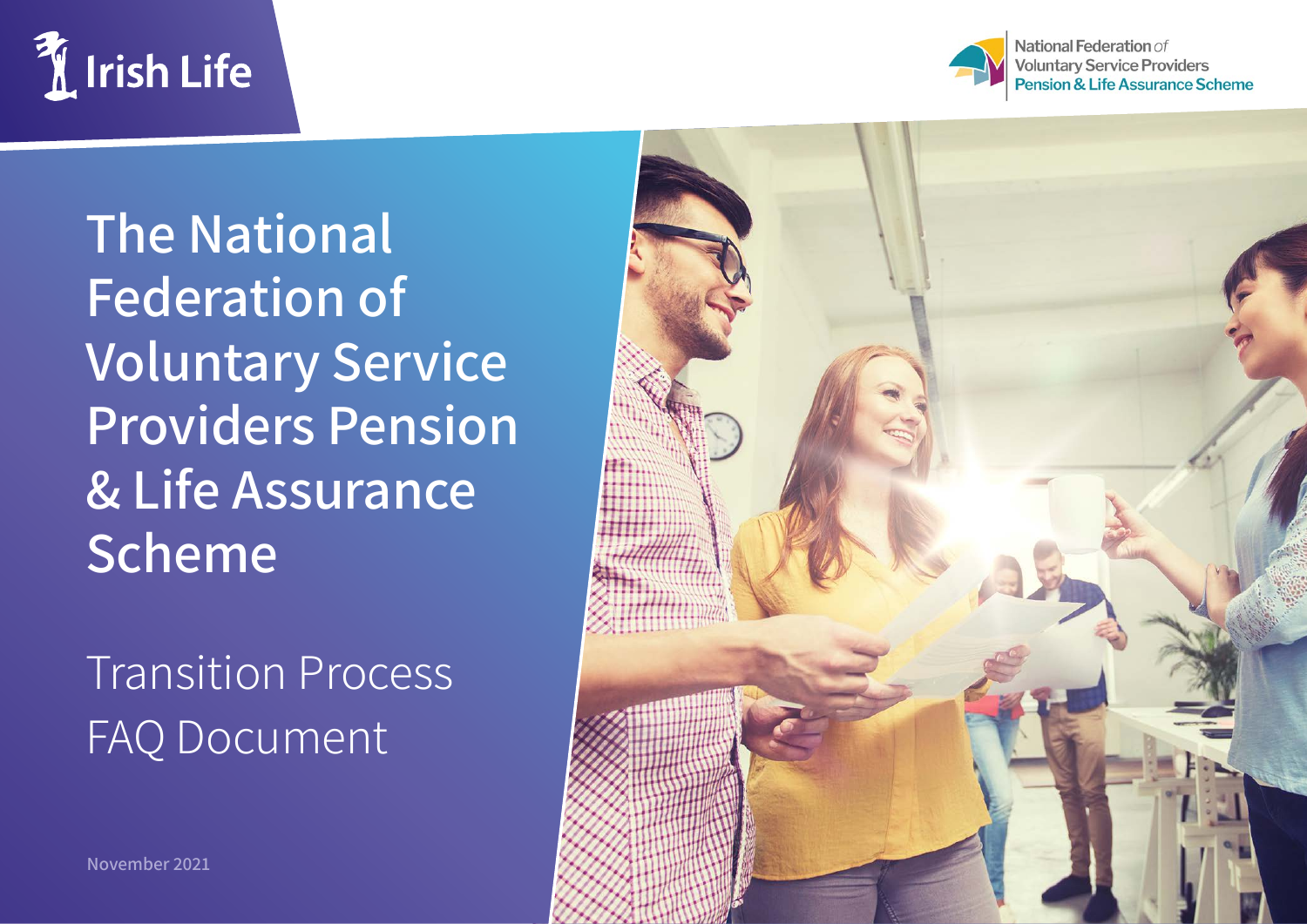## **What is happening?**

As part of the review of the National Federation of Voluntary Service Providers' Pension & Life Assurance Scheme (the Scheme), the Trustees sought tenders for the supply of Pension Administration, Investment and Consultancy Services for the Scheme. The main purpose of this review was to comply with good governance and ensure that members are receiving an excellent service and getting value for money for their investment. Following an extensive review, Irish Life has been appointed as the Administrators and Investment Managers of the Scheme.

You as a member will benefit from an improved member experience, improved service levels and for the vast majority of members, a significantly reduced annual management fee.

## **Who is Irish Life?**

Irish Life has over 80 years extensive experience providing pensions, investment and protection benefits in Ireland. They have over 3,000 employees nationwide, so whenever you need them, they are nearby.

## **Are there any changes to my pension benefits?**

No, there are no changes to your pension benefits. Your contribution levels are not changing, i.e. your employer will continue to pay 7% of your Salary (6.35% will be invested in to your pension fund and the balance of 0.65% will cover your death in service and administration costs). You will continue to contribute 5% of your salary into your pension fund.

**When will Irish Life take over the administration of the Scheme?**  The Scheme will move to Irish Life from 1st of January 2022.

## **Do I need to do anything?**

If you want to get online access to your Irish Life online Member Portal, and avail of all the services Irish Life can provide, Irish Life will need you to confirm some details.



Please email cbsalessupport@irishlife.ie with the following information: Your Name, Date of Birth, Employer Name, Personal Email Address and Mobile Number.

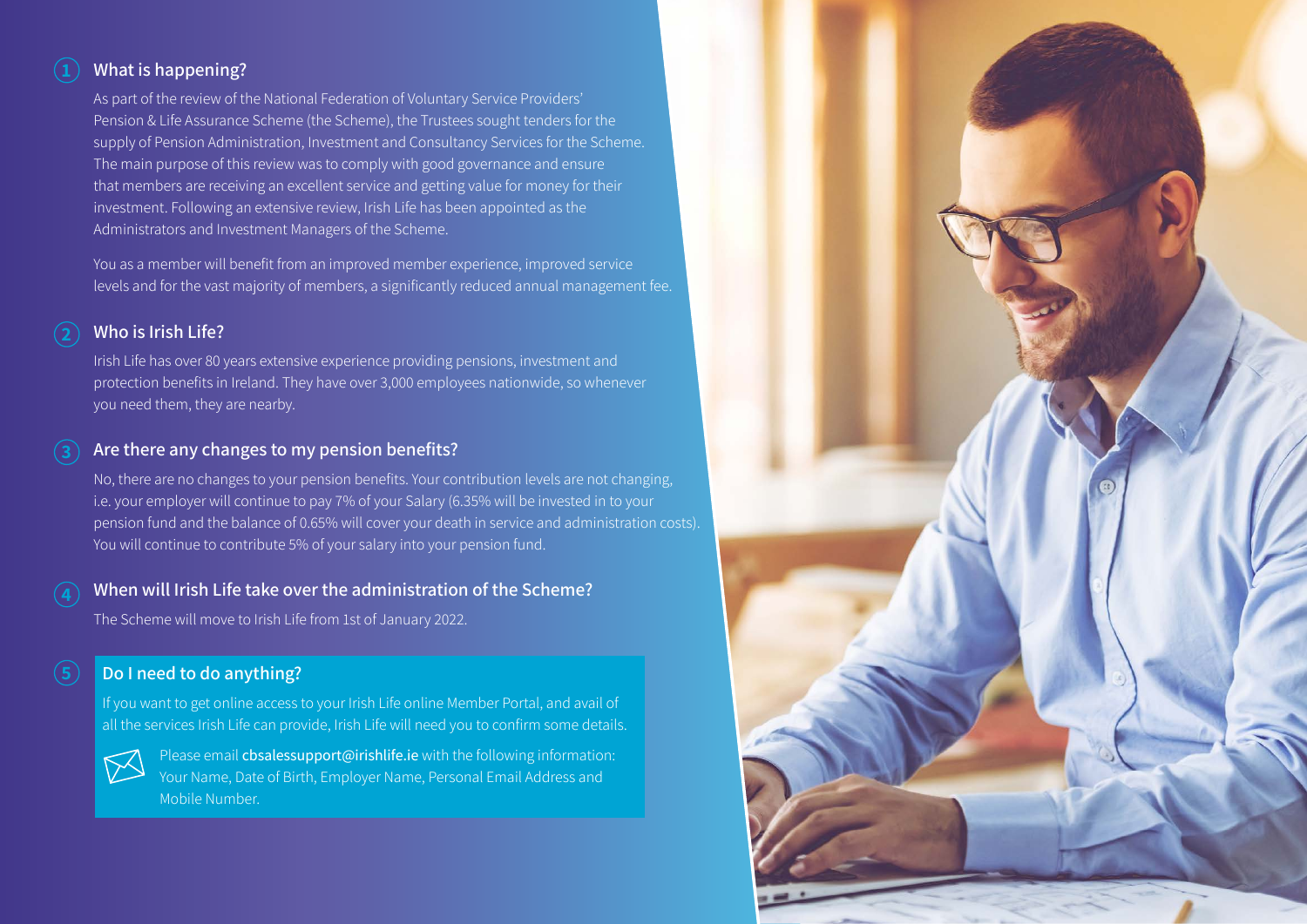#### **When will my fund be transferred to Irish Life? 6**

Your pension contributions for November 2021 will be paid to the current pension provider, New Ireland, in December 2021, by your employer. Your December 2021 pension contributions will be sent to Irish Life in January 2022 for processing.

After these contributions have been invested, an exercise will be carried out to transfer your pension fund from New Ireland to Irish Life. You will be advised about this when it is happening.

#### **Which Irish Life Investment Fund will my current New Ireland Pension fund be transferred into? 7**

- > If you are currently invested in the **New Ireland default fund i.e. Passive IRIS**, your pension fund, and ongoing pension contributions, will be invested in Irish Life's default fund i.e., the EMPOWER Personal Lifestyle Strategy (PLS).
- > If you are currently fully invested in the **New Ireland Cash fund**, your pension fund, and ongoing pension contributions, will transfer to Irish Life's EMPOWER Cash fund.
- > If you have selected **any other New Ireland investment fund(s)**, your pension fund, and ongoing pension contributions, will transfer to Irish Life's default fund, the EMPOWER Personal Lifestyle Strategy (PLS).

Once the Scheme has been transferred to Irish Life and your personal records have been set up, you can switch your pension fund between any of the 7 investment fund options available under the Scheme and at any stage in the future.

You will receive a separate communication outlining details of the investment fund options available and how to make an investment switch, should you wish to make one.

## **When will I have access to my Irish Life Member Portal?**

**8**

Online access is expected to be available at the end of February 2022. Irish Life will contact you to advise when you can register.

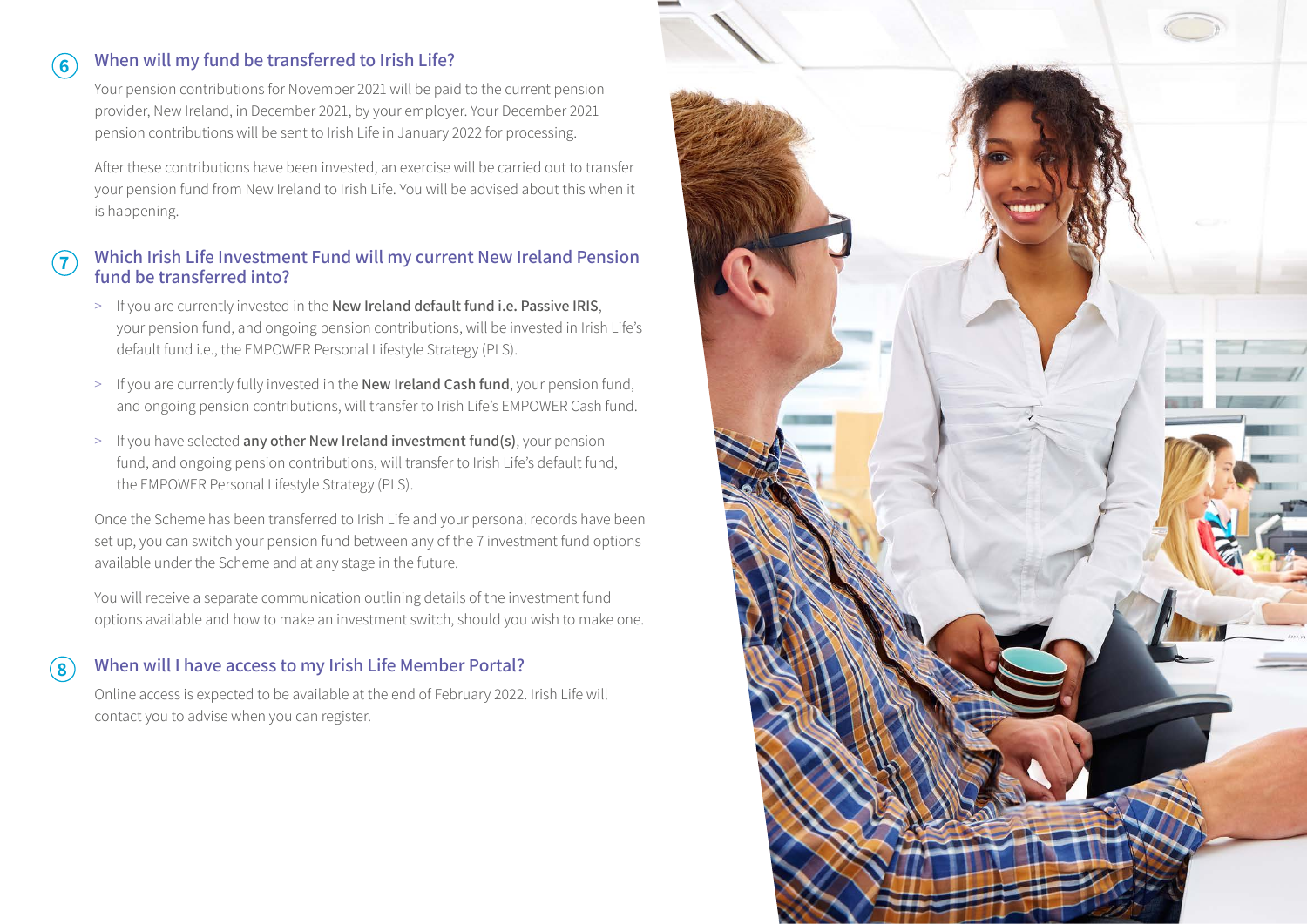#### **How can I keep track of my pension fund? 9**

When the Pension Scheme has been transferred to Irish Life, and your personal records are set up, you will have access to the online Member Portal, a fully interactive pension experience that is:

- > Easy to Understand.
- > Easy to Engage through.
- > Easy to take action on.

The Member Portal is a one stop location for you to manage and monitor your pension fund and its expected projection.

The Member Portal has a dashboard which shows the status of your pension fund at a glance. It also features projected fund values, projected yearly pension incomes and a recommended retirement income based on 33% of your current salary plus the State Pension.

The projections tools show you how changes to your pension contributions today could improve your projected retirement income in the long run.

The Member Portal will give you helpful prompts so you can stay on top of your financial future with tools such as the 'Next step' tool and the tax savings calculator.

The Member Portal also allows you to:

- > Request a fund switch. Fund switches can be carried out online. If you indicate your decision to switch funds before 5pm on a given working day, it will be processed using the unit prices as at close of business (5pm) that day.
- > Update beneficiary details in respect of your death in service benefits.
- > Update your personal details.
- > All literature including Member Booklets, Benefit Statements and Fund Fact Sheets are available to view and download online.

In addition you will also have access to the Irish Life EMPOWER App available in the App Store and Google Play.

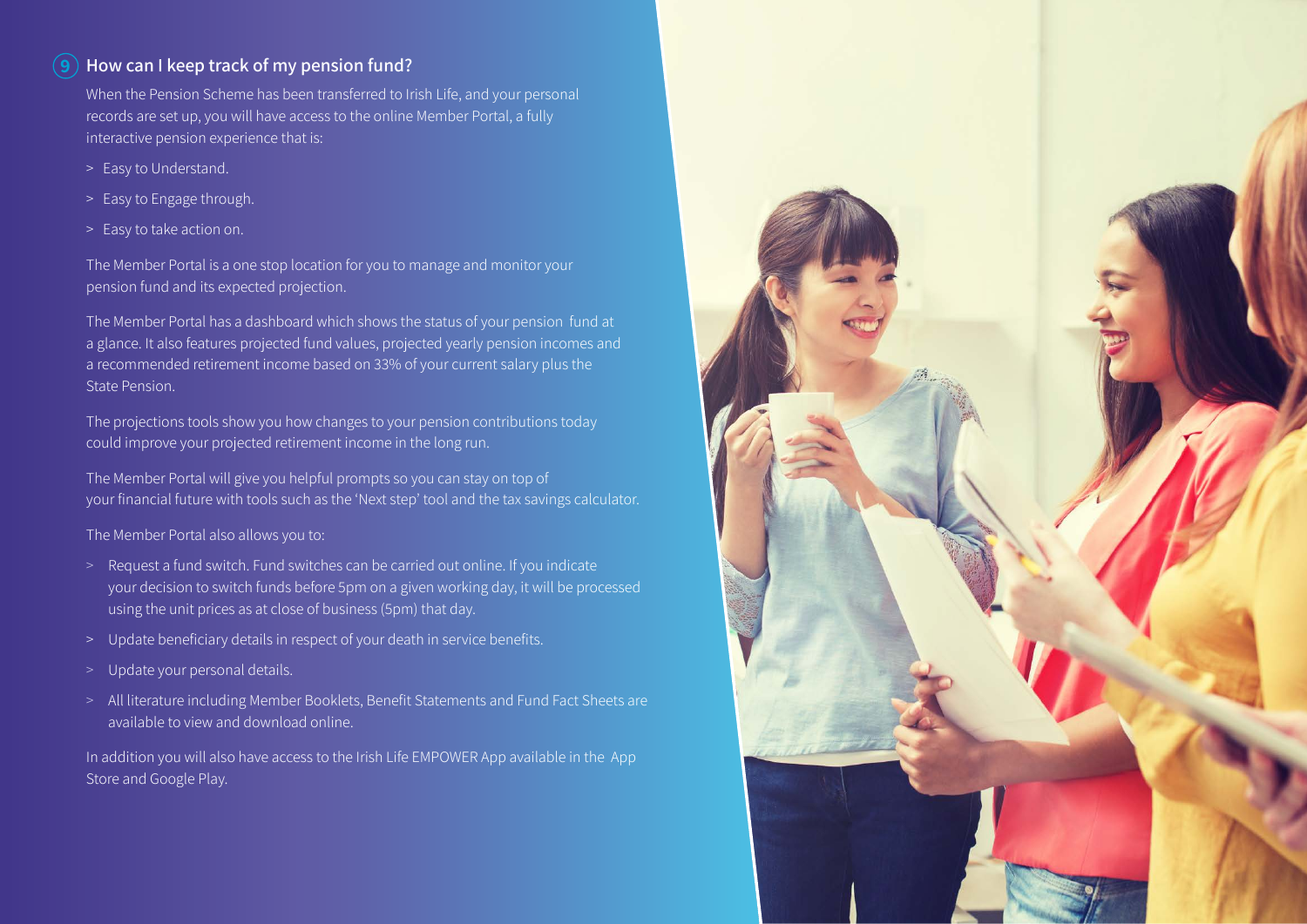#### **What support will Irish Life provide? 10**

As soon as COVID restrictions are lifted the Irish Life Team look forward to meeting you in person, either at group presentations or at one to one meetings. In the interim this document will assist you in highlighting the key changes in the Transition.

In addition Irish Life will also design and manage a transition webpage. This will be available on the fedvol.ie website. All relevant information will be updated here during the transition.

Irish Life will provide comprehensive support to you, including the opportunity to attend online group presentations, as well as dedicated telephone and email support from pension experts, which is available throughout the transition.

As a member of the Scheme, you will also have access to Irish Life's nationwide team of Financial Advisors and their Financial Wellness Programme. You will have the opportunity to have a one-to-one consultation. You can opt to cover Pension only or to participate in the full Financial Wellness Programme. There is no cost to you to avail of this service.

#### **How can you find out more information on the move of your Pension Scheme to Irish Life? 11**

Visit the Transition Webpage, which is available on **www.fedvol.ie**.Here you will be able to access some very helpful videos and other information relating to the Scheme moving to Irish Life.

Please contact Irish Life directly on **01 704 1845**. This line will be open from 9am – 12pm and from **2pm – 4pm Monday to Friday**. Their email address is **fedvol@irishlife.ie**. Or you can contact the Pension Scheme Manager at **pensionadmin@fedvol.ie** or on **091 792 316**.

#### **Where can I find out more about the National Federation's Pension Scheme? 12**

Further information on your Pension Scheme is available on **www.fedvol.ie** (click on the Pension Tab).

## **Warning: The value of your investment may go down as well as up.**

**Warning: These funds may be affected by changes in currency exchange rates.**

**Warning: If you invest in this product you will not have any access to your money until you retire.**

**Warning: If you invest in this product you may lose some or all of the money you invest.**

Securities Lending: The assets in these funds (apart from the EMPOWER Cash Fund) may be used for the purposes of securities lending in order to earn an additional return for the fund. While securities lending increases the level of risk within the fund it also provides an opportunity to increase the investment return.